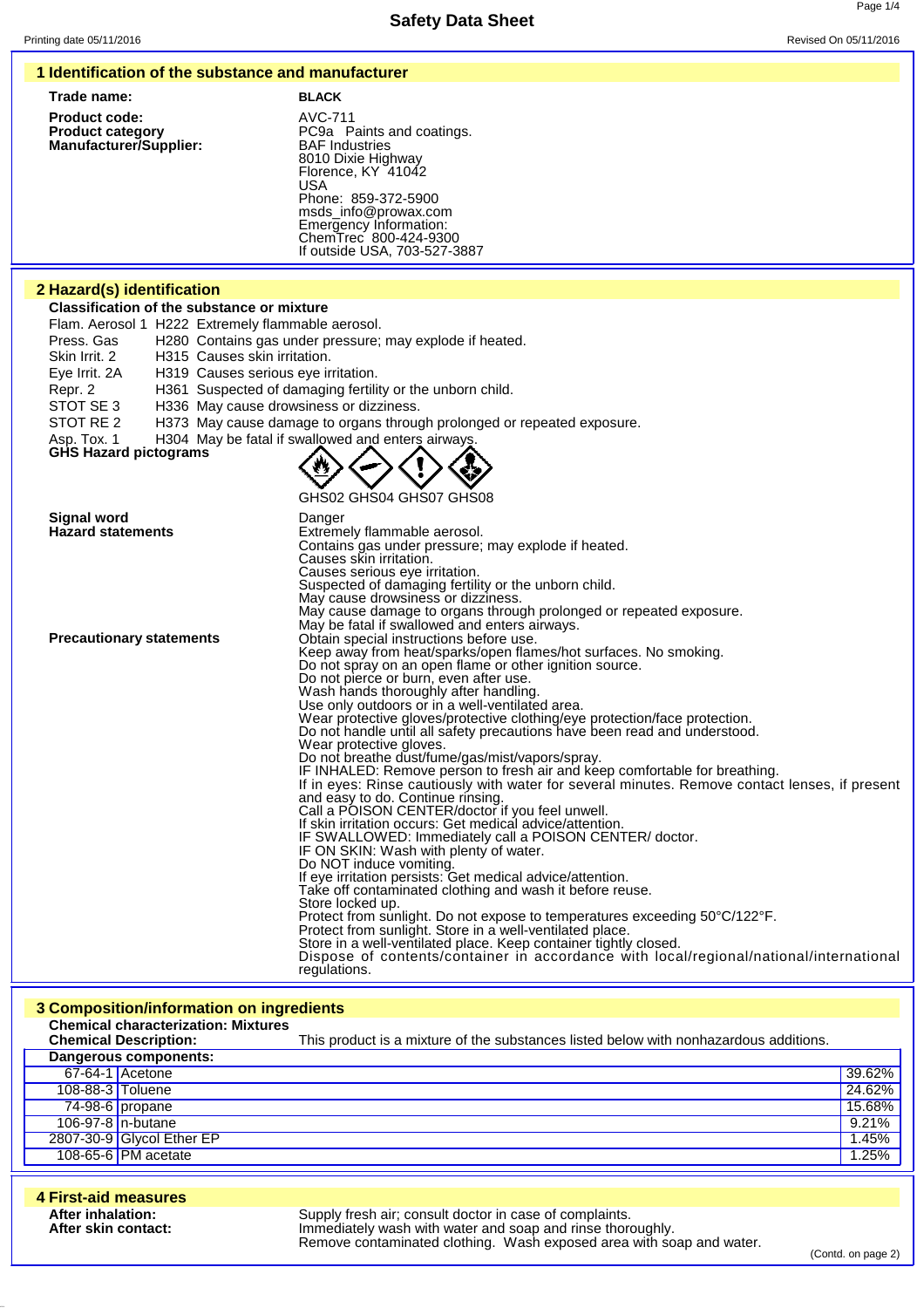Page 2/4

**Safety Data Sheet**

| Trade name: BLACK<br>(Contd. of page 1)<br>Rinse opened eye for several minutes under running water. If symptoms persist, consult a<br>After eye contact:<br>doctor.<br>After swallowing:<br>Rinse out mouth and then drink plenty of water.<br>Rinse mouth with water. Do not induce vomiting.<br>Most important symptoms and<br>effects:<br><b>Dizziness</b><br>Indication of any immediate medical<br>attention needed:<br>No further relevant information available.<br><b>5 Fire-fighting measures</b><br>CO2, extinguishing powder or water spray. Fight larger fires with water spray.<br><b>Extinguishing agents:</b><br>Can form explosive gas-air mixtures.<br><b>Special hazards:</b><br>Protective equipment for<br>firefighters:<br>A respiratory protective device may be necessary.<br><b>6 Accidental release measures</b><br><b>Personal precautions, protective</b><br>equipment and emergency<br>procedures:<br>Wear protective equipment. Keep unprotected persons away.<br>Use respiratory protective device against the effects of fumes/dust/aerosol.<br><b>Methods and material for</b><br>containment and cleaning up:<br>Ensure adequate ventilation.<br>Dispose contaminated material as waste according to section 13.<br><b>7 Handling and storage</b><br><b>Precautions for safe handling</b><br>Use only in well ventilated areas.<br>Keep away from sources of heat and direct sunlight. Do not warehouse in subfreezing<br><b>Storage requirements:</b><br>conditions. Store locked up.<br>8 Exposure controls/personal protection<br>Components with limit values that require monitoring at the workplace:<br>67-64-1 Acetone<br><b>PEL (United States GHS)</b><br>Long-term value: 2400 mg/m <sup>3</sup> , 1000 ppm<br><b>REL (United States GHS)</b><br>Long-term value: 590 mg/m <sup>3</sup> , 250 ppm<br>TLV (United States GHS)<br>Short-term value: 1187 mg/m <sup>3</sup> , 500 ppm<br>Long-term value: 594 mg/m <sup>3</sup> , 250 ppm<br>BEI<br>108-88-3 Toluene<br><b>PEL (United States GHS)</b><br>Long-term value: 200 ppm<br>Ceiling limit value: 300; 500* ppm<br>*10-min peak per 8-hr shift<br>Short-term value: 560 mg/m <sup>3</sup> , 150 ppm<br><b>REL (United States GHS)</b><br>Long-term value: 375 mg/m <sup>3</sup> , 100 ppm<br>TLV (United States GHS)<br>Long-term value: 75 mg/m <sup>3</sup> , 20 ppm<br>BEI<br>74-98-6 propane<br><b>PEL (United States GHS)</b><br>Long-term value: 1800 mg/m <sup>3</sup> , 1000 ppm<br><b>REL (United States GHS)</b><br>Long-term value: 1800 mg/m <sup>3</sup> , 1000 ppm<br>refer to Appendix F inTLVs&BEIs book; NIC-EX<br>TLV (United States GHS)<br>106-97-8 n-butane<br><b>REL (United States GHS)</b><br>Long-term value: 1900 mg/m <sup>3</sup> , 800 ppm<br>TLV (United States GHS)<br>Short-term value: (2370) mg/m <sup>3</sup> , (1000) ppm<br>NIC-EX<br>108-65-6 PM acetate<br>WEEL (United States GHS) Long-term value: 50 ppm<br>Ingredients with biological limit values:<br>67-64-1 Acetone<br>BEI (United States GHS) 50 mg/L<br>Medium: urine<br>Time: end of shift<br>Parameter: Acetone (nonspecific)<br>(Contd. on page 3) | Printing date 05/11/2016 | Revised On 05/11/2016 |
|-----------------------------------------------------------------------------------------------------------------------------------------------------------------------------------------------------------------------------------------------------------------------------------------------------------------------------------------------------------------------------------------------------------------------------------------------------------------------------------------------------------------------------------------------------------------------------------------------------------------------------------------------------------------------------------------------------------------------------------------------------------------------------------------------------------------------------------------------------------------------------------------------------------------------------------------------------------------------------------------------------------------------------------------------------------------------------------------------------------------------------------------------------------------------------------------------------------------------------------------------------------------------------------------------------------------------------------------------------------------------------------------------------------------------------------------------------------------------------------------------------------------------------------------------------------------------------------------------------------------------------------------------------------------------------------------------------------------------------------------------------------------------------------------------------------------------------------------------------------------------------------------------------------------------------------------------------------------------------------------------------------------------------------------------------------------------------------------------------------------------------------------------------------------------------------------------------------------------------------------------------------------------------------------------------------------------------------------------------------------------------------------------------------------------------------------------------------------------------------------------------------------------------------------------------------------------------------------------------------------------------------------------------------------------------------------------------------------------------------------------------------------------------------------------------------------------------------------------------------------------------------------------------------------------------------------------------------------------------------------------------------------------------------------------------------------------------------------------------------------------------------------------------------|--------------------------|-----------------------|
|                                                                                                                                                                                                                                                                                                                                                                                                                                                                                                                                                                                                                                                                                                                                                                                                                                                                                                                                                                                                                                                                                                                                                                                                                                                                                                                                                                                                                                                                                                                                                                                                                                                                                                                                                                                                                                                                                                                                                                                                                                                                                                                                                                                                                                                                                                                                                                                                                                                                                                                                                                                                                                                                                                                                                                                                                                                                                                                                                                                                                                                                                                                                                           |                          |                       |
|                                                                                                                                                                                                                                                                                                                                                                                                                                                                                                                                                                                                                                                                                                                                                                                                                                                                                                                                                                                                                                                                                                                                                                                                                                                                                                                                                                                                                                                                                                                                                                                                                                                                                                                                                                                                                                                                                                                                                                                                                                                                                                                                                                                                                                                                                                                                                                                                                                                                                                                                                                                                                                                                                                                                                                                                                                                                                                                                                                                                                                                                                                                                                           |                          |                       |
|                                                                                                                                                                                                                                                                                                                                                                                                                                                                                                                                                                                                                                                                                                                                                                                                                                                                                                                                                                                                                                                                                                                                                                                                                                                                                                                                                                                                                                                                                                                                                                                                                                                                                                                                                                                                                                                                                                                                                                                                                                                                                                                                                                                                                                                                                                                                                                                                                                                                                                                                                                                                                                                                                                                                                                                                                                                                                                                                                                                                                                                                                                                                                           |                          |                       |
|                                                                                                                                                                                                                                                                                                                                                                                                                                                                                                                                                                                                                                                                                                                                                                                                                                                                                                                                                                                                                                                                                                                                                                                                                                                                                                                                                                                                                                                                                                                                                                                                                                                                                                                                                                                                                                                                                                                                                                                                                                                                                                                                                                                                                                                                                                                                                                                                                                                                                                                                                                                                                                                                                                                                                                                                                                                                                                                                                                                                                                                                                                                                                           |                          |                       |
|                                                                                                                                                                                                                                                                                                                                                                                                                                                                                                                                                                                                                                                                                                                                                                                                                                                                                                                                                                                                                                                                                                                                                                                                                                                                                                                                                                                                                                                                                                                                                                                                                                                                                                                                                                                                                                                                                                                                                                                                                                                                                                                                                                                                                                                                                                                                                                                                                                                                                                                                                                                                                                                                                                                                                                                                                                                                                                                                                                                                                                                                                                                                                           |                          |                       |
|                                                                                                                                                                                                                                                                                                                                                                                                                                                                                                                                                                                                                                                                                                                                                                                                                                                                                                                                                                                                                                                                                                                                                                                                                                                                                                                                                                                                                                                                                                                                                                                                                                                                                                                                                                                                                                                                                                                                                                                                                                                                                                                                                                                                                                                                                                                                                                                                                                                                                                                                                                                                                                                                                                                                                                                                                                                                                                                                                                                                                                                                                                                                                           |                          |                       |
|                                                                                                                                                                                                                                                                                                                                                                                                                                                                                                                                                                                                                                                                                                                                                                                                                                                                                                                                                                                                                                                                                                                                                                                                                                                                                                                                                                                                                                                                                                                                                                                                                                                                                                                                                                                                                                                                                                                                                                                                                                                                                                                                                                                                                                                                                                                                                                                                                                                                                                                                                                                                                                                                                                                                                                                                                                                                                                                                                                                                                                                                                                                                                           |                          |                       |
|                                                                                                                                                                                                                                                                                                                                                                                                                                                                                                                                                                                                                                                                                                                                                                                                                                                                                                                                                                                                                                                                                                                                                                                                                                                                                                                                                                                                                                                                                                                                                                                                                                                                                                                                                                                                                                                                                                                                                                                                                                                                                                                                                                                                                                                                                                                                                                                                                                                                                                                                                                                                                                                                                                                                                                                                                                                                                                                                                                                                                                                                                                                                                           |                          |                       |
|                                                                                                                                                                                                                                                                                                                                                                                                                                                                                                                                                                                                                                                                                                                                                                                                                                                                                                                                                                                                                                                                                                                                                                                                                                                                                                                                                                                                                                                                                                                                                                                                                                                                                                                                                                                                                                                                                                                                                                                                                                                                                                                                                                                                                                                                                                                                                                                                                                                                                                                                                                                                                                                                                                                                                                                                                                                                                                                                                                                                                                                                                                                                                           |                          |                       |
|                                                                                                                                                                                                                                                                                                                                                                                                                                                                                                                                                                                                                                                                                                                                                                                                                                                                                                                                                                                                                                                                                                                                                                                                                                                                                                                                                                                                                                                                                                                                                                                                                                                                                                                                                                                                                                                                                                                                                                                                                                                                                                                                                                                                                                                                                                                                                                                                                                                                                                                                                                                                                                                                                                                                                                                                                                                                                                                                                                                                                                                                                                                                                           |                          |                       |
|                                                                                                                                                                                                                                                                                                                                                                                                                                                                                                                                                                                                                                                                                                                                                                                                                                                                                                                                                                                                                                                                                                                                                                                                                                                                                                                                                                                                                                                                                                                                                                                                                                                                                                                                                                                                                                                                                                                                                                                                                                                                                                                                                                                                                                                                                                                                                                                                                                                                                                                                                                                                                                                                                                                                                                                                                                                                                                                                                                                                                                                                                                                                                           |                          |                       |
|                                                                                                                                                                                                                                                                                                                                                                                                                                                                                                                                                                                                                                                                                                                                                                                                                                                                                                                                                                                                                                                                                                                                                                                                                                                                                                                                                                                                                                                                                                                                                                                                                                                                                                                                                                                                                                                                                                                                                                                                                                                                                                                                                                                                                                                                                                                                                                                                                                                                                                                                                                                                                                                                                                                                                                                                                                                                                                                                                                                                                                                                                                                                                           |                          |                       |
|                                                                                                                                                                                                                                                                                                                                                                                                                                                                                                                                                                                                                                                                                                                                                                                                                                                                                                                                                                                                                                                                                                                                                                                                                                                                                                                                                                                                                                                                                                                                                                                                                                                                                                                                                                                                                                                                                                                                                                                                                                                                                                                                                                                                                                                                                                                                                                                                                                                                                                                                                                                                                                                                                                                                                                                                                                                                                                                                                                                                                                                                                                                                                           |                          |                       |
|                                                                                                                                                                                                                                                                                                                                                                                                                                                                                                                                                                                                                                                                                                                                                                                                                                                                                                                                                                                                                                                                                                                                                                                                                                                                                                                                                                                                                                                                                                                                                                                                                                                                                                                                                                                                                                                                                                                                                                                                                                                                                                                                                                                                                                                                                                                                                                                                                                                                                                                                                                                                                                                                                                                                                                                                                                                                                                                                                                                                                                                                                                                                                           |                          |                       |
|                                                                                                                                                                                                                                                                                                                                                                                                                                                                                                                                                                                                                                                                                                                                                                                                                                                                                                                                                                                                                                                                                                                                                                                                                                                                                                                                                                                                                                                                                                                                                                                                                                                                                                                                                                                                                                                                                                                                                                                                                                                                                                                                                                                                                                                                                                                                                                                                                                                                                                                                                                                                                                                                                                                                                                                                                                                                                                                                                                                                                                                                                                                                                           |                          |                       |
|                                                                                                                                                                                                                                                                                                                                                                                                                                                                                                                                                                                                                                                                                                                                                                                                                                                                                                                                                                                                                                                                                                                                                                                                                                                                                                                                                                                                                                                                                                                                                                                                                                                                                                                                                                                                                                                                                                                                                                                                                                                                                                                                                                                                                                                                                                                                                                                                                                                                                                                                                                                                                                                                                                                                                                                                                                                                                                                                                                                                                                                                                                                                                           |                          |                       |
|                                                                                                                                                                                                                                                                                                                                                                                                                                                                                                                                                                                                                                                                                                                                                                                                                                                                                                                                                                                                                                                                                                                                                                                                                                                                                                                                                                                                                                                                                                                                                                                                                                                                                                                                                                                                                                                                                                                                                                                                                                                                                                                                                                                                                                                                                                                                                                                                                                                                                                                                                                                                                                                                                                                                                                                                                                                                                                                                                                                                                                                                                                                                                           |                          |                       |
|                                                                                                                                                                                                                                                                                                                                                                                                                                                                                                                                                                                                                                                                                                                                                                                                                                                                                                                                                                                                                                                                                                                                                                                                                                                                                                                                                                                                                                                                                                                                                                                                                                                                                                                                                                                                                                                                                                                                                                                                                                                                                                                                                                                                                                                                                                                                                                                                                                                                                                                                                                                                                                                                                                                                                                                                                                                                                                                                                                                                                                                                                                                                                           |                          |                       |
|                                                                                                                                                                                                                                                                                                                                                                                                                                                                                                                                                                                                                                                                                                                                                                                                                                                                                                                                                                                                                                                                                                                                                                                                                                                                                                                                                                                                                                                                                                                                                                                                                                                                                                                                                                                                                                                                                                                                                                                                                                                                                                                                                                                                                                                                                                                                                                                                                                                                                                                                                                                                                                                                                                                                                                                                                                                                                                                                                                                                                                                                                                                                                           |                          |                       |
|                                                                                                                                                                                                                                                                                                                                                                                                                                                                                                                                                                                                                                                                                                                                                                                                                                                                                                                                                                                                                                                                                                                                                                                                                                                                                                                                                                                                                                                                                                                                                                                                                                                                                                                                                                                                                                                                                                                                                                                                                                                                                                                                                                                                                                                                                                                                                                                                                                                                                                                                                                                                                                                                                                                                                                                                                                                                                                                                                                                                                                                                                                                                                           |                          |                       |
|                                                                                                                                                                                                                                                                                                                                                                                                                                                                                                                                                                                                                                                                                                                                                                                                                                                                                                                                                                                                                                                                                                                                                                                                                                                                                                                                                                                                                                                                                                                                                                                                                                                                                                                                                                                                                                                                                                                                                                                                                                                                                                                                                                                                                                                                                                                                                                                                                                                                                                                                                                                                                                                                                                                                                                                                                                                                                                                                                                                                                                                                                                                                                           |                          |                       |
|                                                                                                                                                                                                                                                                                                                                                                                                                                                                                                                                                                                                                                                                                                                                                                                                                                                                                                                                                                                                                                                                                                                                                                                                                                                                                                                                                                                                                                                                                                                                                                                                                                                                                                                                                                                                                                                                                                                                                                                                                                                                                                                                                                                                                                                                                                                                                                                                                                                                                                                                                                                                                                                                                                                                                                                                                                                                                                                                                                                                                                                                                                                                                           |                          |                       |
|                                                                                                                                                                                                                                                                                                                                                                                                                                                                                                                                                                                                                                                                                                                                                                                                                                                                                                                                                                                                                                                                                                                                                                                                                                                                                                                                                                                                                                                                                                                                                                                                                                                                                                                                                                                                                                                                                                                                                                                                                                                                                                                                                                                                                                                                                                                                                                                                                                                                                                                                                                                                                                                                                                                                                                                                                                                                                                                                                                                                                                                                                                                                                           |                          |                       |
|                                                                                                                                                                                                                                                                                                                                                                                                                                                                                                                                                                                                                                                                                                                                                                                                                                                                                                                                                                                                                                                                                                                                                                                                                                                                                                                                                                                                                                                                                                                                                                                                                                                                                                                                                                                                                                                                                                                                                                                                                                                                                                                                                                                                                                                                                                                                                                                                                                                                                                                                                                                                                                                                                                                                                                                                                                                                                                                                                                                                                                                                                                                                                           |                          |                       |
|                                                                                                                                                                                                                                                                                                                                                                                                                                                                                                                                                                                                                                                                                                                                                                                                                                                                                                                                                                                                                                                                                                                                                                                                                                                                                                                                                                                                                                                                                                                                                                                                                                                                                                                                                                                                                                                                                                                                                                                                                                                                                                                                                                                                                                                                                                                                                                                                                                                                                                                                                                                                                                                                                                                                                                                                                                                                                                                                                                                                                                                                                                                                                           |                          |                       |
|                                                                                                                                                                                                                                                                                                                                                                                                                                                                                                                                                                                                                                                                                                                                                                                                                                                                                                                                                                                                                                                                                                                                                                                                                                                                                                                                                                                                                                                                                                                                                                                                                                                                                                                                                                                                                                                                                                                                                                                                                                                                                                                                                                                                                                                                                                                                                                                                                                                                                                                                                                                                                                                                                                                                                                                                                                                                                                                                                                                                                                                                                                                                                           |                          |                       |
|                                                                                                                                                                                                                                                                                                                                                                                                                                                                                                                                                                                                                                                                                                                                                                                                                                                                                                                                                                                                                                                                                                                                                                                                                                                                                                                                                                                                                                                                                                                                                                                                                                                                                                                                                                                                                                                                                                                                                                                                                                                                                                                                                                                                                                                                                                                                                                                                                                                                                                                                                                                                                                                                                                                                                                                                                                                                                                                                                                                                                                                                                                                                                           |                          |                       |
|                                                                                                                                                                                                                                                                                                                                                                                                                                                                                                                                                                                                                                                                                                                                                                                                                                                                                                                                                                                                                                                                                                                                                                                                                                                                                                                                                                                                                                                                                                                                                                                                                                                                                                                                                                                                                                                                                                                                                                                                                                                                                                                                                                                                                                                                                                                                                                                                                                                                                                                                                                                                                                                                                                                                                                                                                                                                                                                                                                                                                                                                                                                                                           |                          |                       |
|                                                                                                                                                                                                                                                                                                                                                                                                                                                                                                                                                                                                                                                                                                                                                                                                                                                                                                                                                                                                                                                                                                                                                                                                                                                                                                                                                                                                                                                                                                                                                                                                                                                                                                                                                                                                                                                                                                                                                                                                                                                                                                                                                                                                                                                                                                                                                                                                                                                                                                                                                                                                                                                                                                                                                                                                                                                                                                                                                                                                                                                                                                                                                           |                          |                       |
|                                                                                                                                                                                                                                                                                                                                                                                                                                                                                                                                                                                                                                                                                                                                                                                                                                                                                                                                                                                                                                                                                                                                                                                                                                                                                                                                                                                                                                                                                                                                                                                                                                                                                                                                                                                                                                                                                                                                                                                                                                                                                                                                                                                                                                                                                                                                                                                                                                                                                                                                                                                                                                                                                                                                                                                                                                                                                                                                                                                                                                                                                                                                                           |                          |                       |
|                                                                                                                                                                                                                                                                                                                                                                                                                                                                                                                                                                                                                                                                                                                                                                                                                                                                                                                                                                                                                                                                                                                                                                                                                                                                                                                                                                                                                                                                                                                                                                                                                                                                                                                                                                                                                                                                                                                                                                                                                                                                                                                                                                                                                                                                                                                                                                                                                                                                                                                                                                                                                                                                                                                                                                                                                                                                                                                                                                                                                                                                                                                                                           |                          |                       |
|                                                                                                                                                                                                                                                                                                                                                                                                                                                                                                                                                                                                                                                                                                                                                                                                                                                                                                                                                                                                                                                                                                                                                                                                                                                                                                                                                                                                                                                                                                                                                                                                                                                                                                                                                                                                                                                                                                                                                                                                                                                                                                                                                                                                                                                                                                                                                                                                                                                                                                                                                                                                                                                                                                                                                                                                                                                                                                                                                                                                                                                                                                                                                           |                          |                       |
|                                                                                                                                                                                                                                                                                                                                                                                                                                                                                                                                                                                                                                                                                                                                                                                                                                                                                                                                                                                                                                                                                                                                                                                                                                                                                                                                                                                                                                                                                                                                                                                                                                                                                                                                                                                                                                                                                                                                                                                                                                                                                                                                                                                                                                                                                                                                                                                                                                                                                                                                                                                                                                                                                                                                                                                                                                                                                                                                                                                                                                                                                                                                                           |                          |                       |
|                                                                                                                                                                                                                                                                                                                                                                                                                                                                                                                                                                                                                                                                                                                                                                                                                                                                                                                                                                                                                                                                                                                                                                                                                                                                                                                                                                                                                                                                                                                                                                                                                                                                                                                                                                                                                                                                                                                                                                                                                                                                                                                                                                                                                                                                                                                                                                                                                                                                                                                                                                                                                                                                                                                                                                                                                                                                                                                                                                                                                                                                                                                                                           |                          |                       |
|                                                                                                                                                                                                                                                                                                                                                                                                                                                                                                                                                                                                                                                                                                                                                                                                                                                                                                                                                                                                                                                                                                                                                                                                                                                                                                                                                                                                                                                                                                                                                                                                                                                                                                                                                                                                                                                                                                                                                                                                                                                                                                                                                                                                                                                                                                                                                                                                                                                                                                                                                                                                                                                                                                                                                                                                                                                                                                                                                                                                                                                                                                                                                           |                          |                       |
|                                                                                                                                                                                                                                                                                                                                                                                                                                                                                                                                                                                                                                                                                                                                                                                                                                                                                                                                                                                                                                                                                                                                                                                                                                                                                                                                                                                                                                                                                                                                                                                                                                                                                                                                                                                                                                                                                                                                                                                                                                                                                                                                                                                                                                                                                                                                                                                                                                                                                                                                                                                                                                                                                                                                                                                                                                                                                                                                                                                                                                                                                                                                                           |                          |                       |
|                                                                                                                                                                                                                                                                                                                                                                                                                                                                                                                                                                                                                                                                                                                                                                                                                                                                                                                                                                                                                                                                                                                                                                                                                                                                                                                                                                                                                                                                                                                                                                                                                                                                                                                                                                                                                                                                                                                                                                                                                                                                                                                                                                                                                                                                                                                                                                                                                                                                                                                                                                                                                                                                                                                                                                                                                                                                                                                                                                                                                                                                                                                                                           |                          |                       |
|                                                                                                                                                                                                                                                                                                                                                                                                                                                                                                                                                                                                                                                                                                                                                                                                                                                                                                                                                                                                                                                                                                                                                                                                                                                                                                                                                                                                                                                                                                                                                                                                                                                                                                                                                                                                                                                                                                                                                                                                                                                                                                                                                                                                                                                                                                                                                                                                                                                                                                                                                                                                                                                                                                                                                                                                                                                                                                                                                                                                                                                                                                                                                           |                          |                       |
|                                                                                                                                                                                                                                                                                                                                                                                                                                                                                                                                                                                                                                                                                                                                                                                                                                                                                                                                                                                                                                                                                                                                                                                                                                                                                                                                                                                                                                                                                                                                                                                                                                                                                                                                                                                                                                                                                                                                                                                                                                                                                                                                                                                                                                                                                                                                                                                                                                                                                                                                                                                                                                                                                                                                                                                                                                                                                                                                                                                                                                                                                                                                                           |                          |                       |
|                                                                                                                                                                                                                                                                                                                                                                                                                                                                                                                                                                                                                                                                                                                                                                                                                                                                                                                                                                                                                                                                                                                                                                                                                                                                                                                                                                                                                                                                                                                                                                                                                                                                                                                                                                                                                                                                                                                                                                                                                                                                                                                                                                                                                                                                                                                                                                                                                                                                                                                                                                                                                                                                                                                                                                                                                                                                                                                                                                                                                                                                                                                                                           |                          |                       |
|                                                                                                                                                                                                                                                                                                                                                                                                                                                                                                                                                                                                                                                                                                                                                                                                                                                                                                                                                                                                                                                                                                                                                                                                                                                                                                                                                                                                                                                                                                                                                                                                                                                                                                                                                                                                                                                                                                                                                                                                                                                                                                                                                                                                                                                                                                                                                                                                                                                                                                                                                                                                                                                                                                                                                                                                                                                                                                                                                                                                                                                                                                                                                           |                          |                       |
|                                                                                                                                                                                                                                                                                                                                                                                                                                                                                                                                                                                                                                                                                                                                                                                                                                                                                                                                                                                                                                                                                                                                                                                                                                                                                                                                                                                                                                                                                                                                                                                                                                                                                                                                                                                                                                                                                                                                                                                                                                                                                                                                                                                                                                                                                                                                                                                                                                                                                                                                                                                                                                                                                                                                                                                                                                                                                                                                                                                                                                                                                                                                                           |                          |                       |
|                                                                                                                                                                                                                                                                                                                                                                                                                                                                                                                                                                                                                                                                                                                                                                                                                                                                                                                                                                                                                                                                                                                                                                                                                                                                                                                                                                                                                                                                                                                                                                                                                                                                                                                                                                                                                                                                                                                                                                                                                                                                                                                                                                                                                                                                                                                                                                                                                                                                                                                                                                                                                                                                                                                                                                                                                                                                                                                                                                                                                                                                                                                                                           |                          |                       |
|                                                                                                                                                                                                                                                                                                                                                                                                                                                                                                                                                                                                                                                                                                                                                                                                                                                                                                                                                                                                                                                                                                                                                                                                                                                                                                                                                                                                                                                                                                                                                                                                                                                                                                                                                                                                                                                                                                                                                                                                                                                                                                                                                                                                                                                                                                                                                                                                                                                                                                                                                                                                                                                                                                                                                                                                                                                                                                                                                                                                                                                                                                                                                           |                          |                       |
|                                                                                                                                                                                                                                                                                                                                                                                                                                                                                                                                                                                                                                                                                                                                                                                                                                                                                                                                                                                                                                                                                                                                                                                                                                                                                                                                                                                                                                                                                                                                                                                                                                                                                                                                                                                                                                                                                                                                                                                                                                                                                                                                                                                                                                                                                                                                                                                                                                                                                                                                                                                                                                                                                                                                                                                                                                                                                                                                                                                                                                                                                                                                                           |                          |                       |
|                                                                                                                                                                                                                                                                                                                                                                                                                                                                                                                                                                                                                                                                                                                                                                                                                                                                                                                                                                                                                                                                                                                                                                                                                                                                                                                                                                                                                                                                                                                                                                                                                                                                                                                                                                                                                                                                                                                                                                                                                                                                                                                                                                                                                                                                                                                                                                                                                                                                                                                                                                                                                                                                                                                                                                                                                                                                                                                                                                                                                                                                                                                                                           |                          |                       |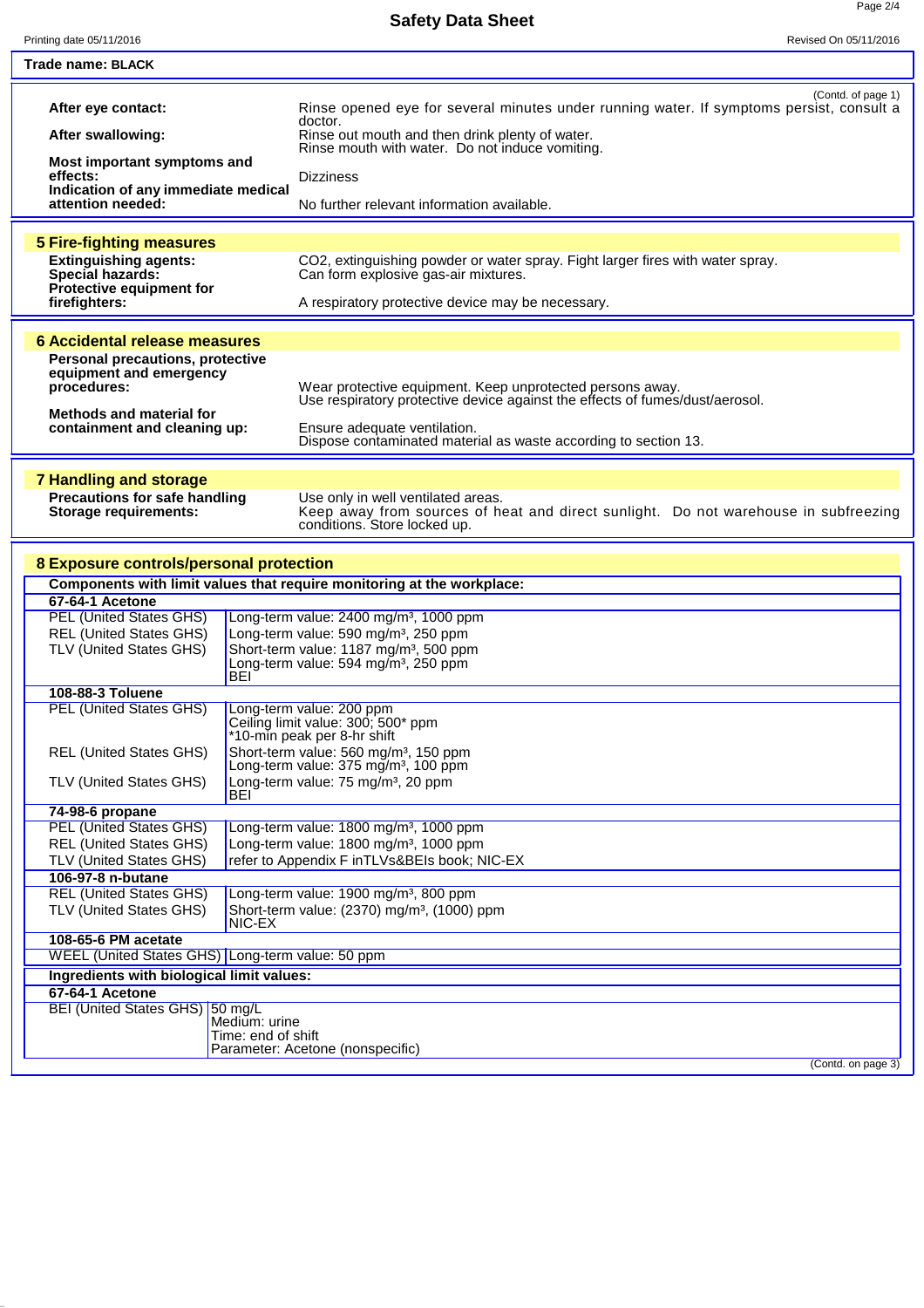**Safety Data Sheet**

Page 3/4

## **Trade name: BLACK**

|                                   | (Contd. of page 2)                                                                                                                                                                                                                                                                                               |
|-----------------------------------|------------------------------------------------------------------------------------------------------------------------------------------------------------------------------------------------------------------------------------------------------------------------------------------------------------------|
| 108-88-3 Toluene                  |                                                                                                                                                                                                                                                                                                                  |
| BEI (United States GHS) 0.02 mg/L | Medium: blood<br>Time: prior to last shift of workweek<br>Parameter: Toluene                                                                                                                                                                                                                                     |
|                                   | $0.03$ mg/L<br>Medium: urine<br>Time: end of shift<br>Parameter: Toluene                                                                                                                                                                                                                                         |
|                                   | $0.3 \,\mathrm{mg/g}$ creatinine<br>Medium: urine<br>Time: end of shift<br>Parameter: o-Cresol with hydrolysis (background)                                                                                                                                                                                      |
| <b>Hygienic protection:</b>       | Keep away from foodstuffs and animal feed. Wash hands after use.<br>Immediately remove all soiled and contaminated clothing.<br>Wash hands after use.<br>Avoid contact with the eyes and skin.<br>Do not eat or drink while working.                                                                             |
| <b>Breathing equipment:</b>       | A respirator is generally not necessary when using this product outdoors or in large open areas.<br>In cases where short and/or long term overexposure exists, a charcoal filter respirator should be<br>worn. If you suspect overexposure conditions exist, please consult an authority on chemical<br>hygeine. |
| Hand protection:                  | Nitrile gloves.                                                                                                                                                                                                                                                                                                  |
| Eye protection:                   | Protective gloves. The glove material must be impermeable and resistant to the substance.<br>Tightly sealed goggles                                                                                                                                                                                              |

#### **9 Physical and chemical properties**

| Appearance:<br>Odor:<br><b>Odor threshold:</b>                                                                                                     | Aerosol.<br>Aromatic<br>Not determined.                                                            |
|----------------------------------------------------------------------------------------------------------------------------------------------------|----------------------------------------------------------------------------------------------------|
| pH-value:                                                                                                                                          | Not determined.                                                                                    |
| Melting point/Melting range                                                                                                                        | Undetermined.                                                                                      |
| <b>Boiling point:</b>                                                                                                                              | -44 °C (-47 °F)                                                                                    |
| Flash point:                                                                                                                                       | -19 °C (-2 °F)                                                                                     |
| Flammability (solid, gas):                                                                                                                         | Extremely flammable.                                                                               |
| Decomposition temperature:                                                                                                                         | Not determined.                                                                                    |
| Auto igniting:                                                                                                                                     | Product is not self-igniting.                                                                      |
| Danger of explosion:                                                                                                                               | In use, may form flammable/explosive vapour-air mixture.                                           |
| <b>Lower Explosion Limit:</b>                                                                                                                      | 1.7 Vol $%$                                                                                        |
| <b>Upper Explosion Limit:</b>                                                                                                                      | 10.9 Vol %                                                                                         |
| Vapor pressure:<br><b>Relative Density:</b><br>Vapor density<br><b>Evaporation rate</b><br>Partition coefficient: n-octonal/water: Not determined. | Not determined.<br>Between 0.77 and 0.85 (Water equals 1.00)<br>Not determined.<br>Not applicable. |
| Solubility:                                                                                                                                        | Not determined.                                                                                    |
| Viscosity:                                                                                                                                         | Not determined.                                                                                    |
| <b>VOC content:</b>                                                                                                                                | 615.7 g/l / 5.14 lb/gl                                                                             |
| VOC content (less exempt solvents):                                                                                                                | 52.5 %                                                                                             |
| <b>MIR Value:</b>                                                                                                                                  | 1.41                                                                                               |
| <b>Solids content:</b>                                                                                                                             | 8.0%                                                                                               |

# **10 Stability and reactivity**

| <b>Reactivity:</b>                         | Stable at normal temperatures.                                                     |  |
|--------------------------------------------|------------------------------------------------------------------------------------|--|
| <b>Conditions to avoid:</b>                | Do not allow can to exceed 120 degrees Fahrenheit. Do not warehouse in subfreezing |  |
|                                            | temperatures.                                                                      |  |
| <b>Chemical stability:</b>                 | Not fully evaluated.                                                               |  |
| <b>Possibility of hazardous reactions:</b> | No dangerous reactions known.                                                      |  |
| Incompatible materials:                    | No further relevant information available.                                         |  |
| Hazardous decomposition:                   | No dangerous decomposition products known.                                         |  |

| <b>11 Toxicological information</b>                      |                     |                                        |                                        |                    |
|----------------------------------------------------------|---------------------|----------------------------------------|----------------------------------------|--------------------|
| LD/LC50 values that are relevant for classification:     |                     |                                        |                                        |                    |
| 106-97-8 n-butane                                        |                     |                                        |                                        |                    |
|                                                          |                     | Inhalative $LC50/4 h   658 mg/l$ (rat) |                                        |                    |
|                                                          | 108-65-6 PM acetate |                                        |                                        |                    |
| Oral                                                     | LD50                | 8500 mg/kg (rat)                       |                                        |                    |
|                                                          |                     | Inhalative LC50/4 h 35.7 mg/l (rat)    |                                        |                    |
| Information on toxicological effects: No data available. |                     |                                        |                                        |                    |
| <b>Skin effects:</b>                                     |                     |                                        | Irritant to skin and mucous membranes. |                    |
| Eye effects:                                             |                     |                                        | Irritating effect.                     | (Contd. on page 4) |